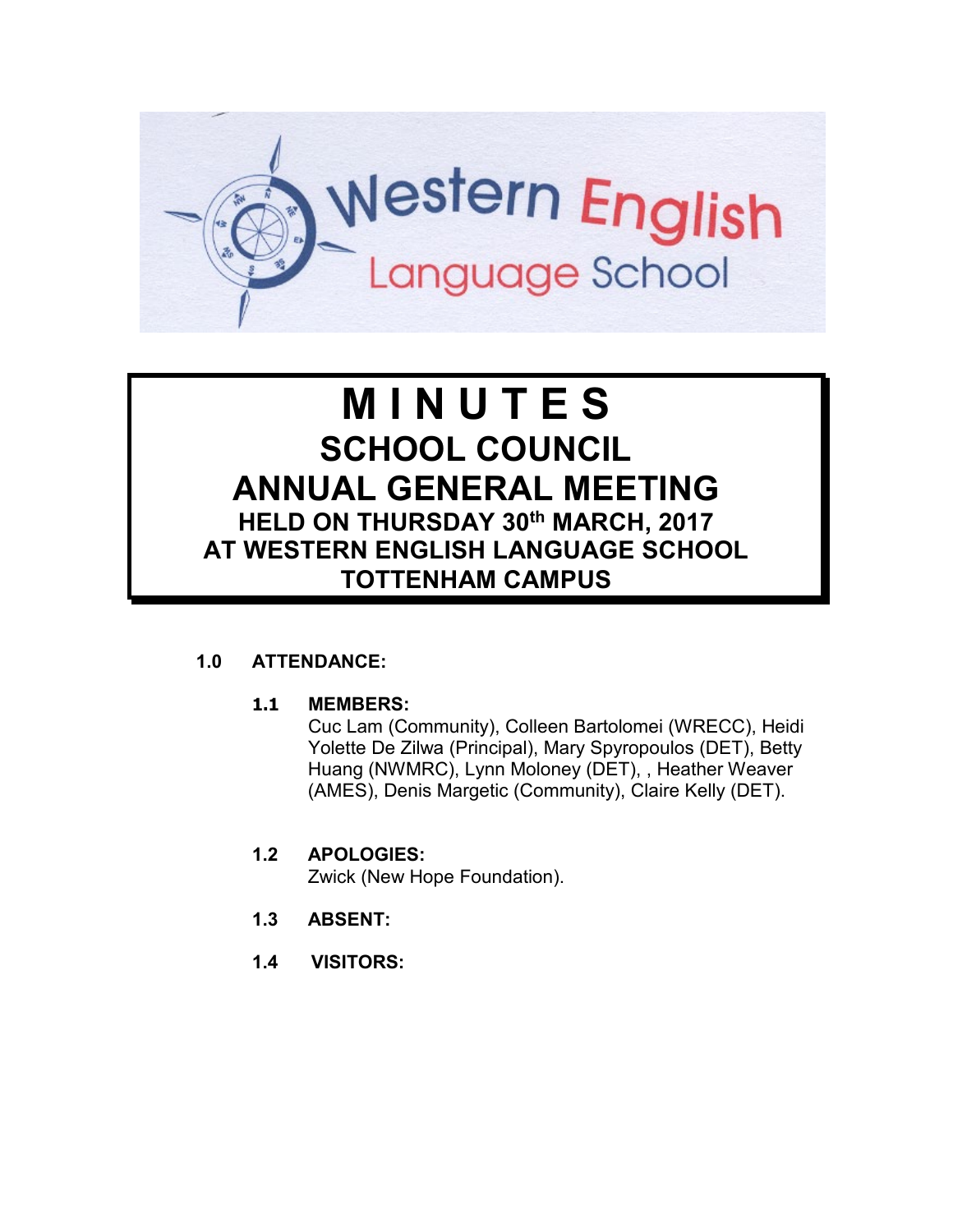#### *Cuc Lam welcomed School Council members to the 2017 AGM. Cuc Lam has resigned as WELS School Council President.*

*School Council President Nomination:*

*Cuc Lam Nominated Denis Margetic Seconded by Mary Spyropoulos Denis Margetic accepted the nomination*

#### *Treasurer Nomination:*

*Denis Margetic nominated Betty Huang Seconded by Colleen Bartolomei Betty Huang accepted the nomination*

*School Council unanimously approved both nominated persons to the respective positions.*

#### **MINUTES OF THE PREVIOUS MEETING:**

# **Minutes of Previous Minutes Accepted: Denis Margetic Seconded: Heather Weaver**

#### **Acknowledgement of past staff member, Mr. Kevin Pozniak:**

• School Council acknowledged past staff member Mr. Kevin Pozniak for his dedication and commitment to WELS. He is very sadly missed. The Secondary Curriculum position has now been filled by a very abled staff member-Mr. Marko Jakic.

#### **Recognition from School Council Treasurer:**

- The School Council Treasurer, Denis Margetic on behalf of the School Council President, expressed thanks to the leadership staff especially to the Principal.
- Thank you to all WELS staff for their hard work during the year.
- Best wishes to all teachers, parents and students for the 2017 school year.

#### **Recognition from Principal:**

• The Principal acknowledged the School Council President, Cuc Lam, for her great work and constant support of WELS. We welcome Denis Margetic as the new School Council President.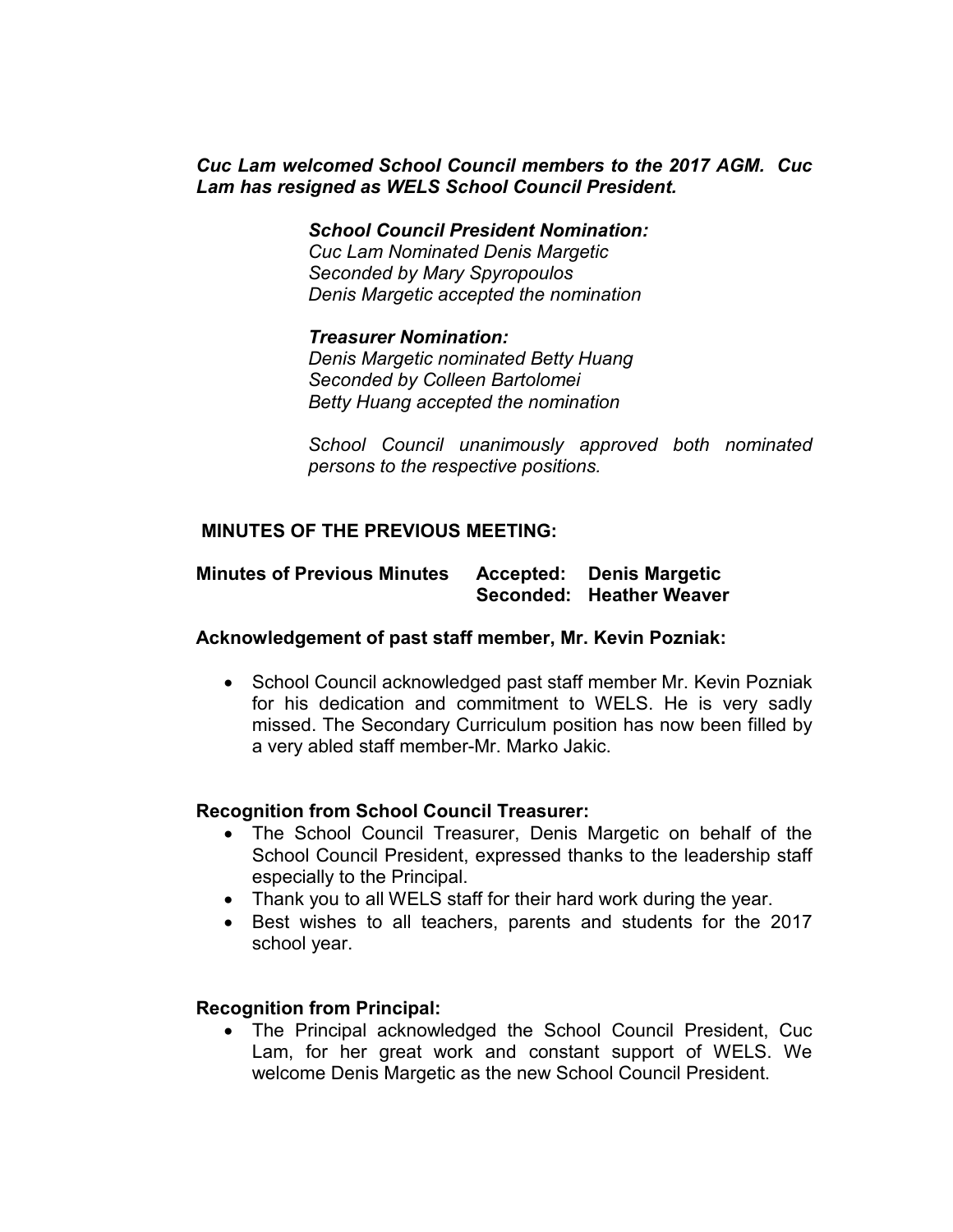• The Principal acknowledged the attendance and dedication of School Council members in 2016.

## **2016 Annual Report to the School Community:**

The Principal presented the 2016 Annual Report data to School Council members.

#### **Achievement:**

• WELS Assessment Tool (WAT) clear demonstrates the progress made by all students from equivalent, interrupted and pre-literature backgrounds over 2, 3 and 4 terms of enrolment. Student progress by age, number of terms, visa categories and backgrounds is tracked.

#### **Engagement:**

- Positive Behaviour initiative is taking longer than expected as it's based around the curriculum.
- If students have a clear and inclusive curriculum, delivered by caring and well-equipped teachers, their chances of being disengaged are reduced.
- Induction program is in place for new staff.

#### **Wellbeing:**

- It was noted that the teaching staff working at all WELS sites are dedicated and have a genuine passion for teaching newly arrived students.
- The Assistant Principal, Mary Spyropoulos, received good feedback from CRT staff, applauding the purposeful and welcoming environment at WELS.
- Parent satisfaction summary is excellent.
- The recent student survey displayed very high satisfaction.